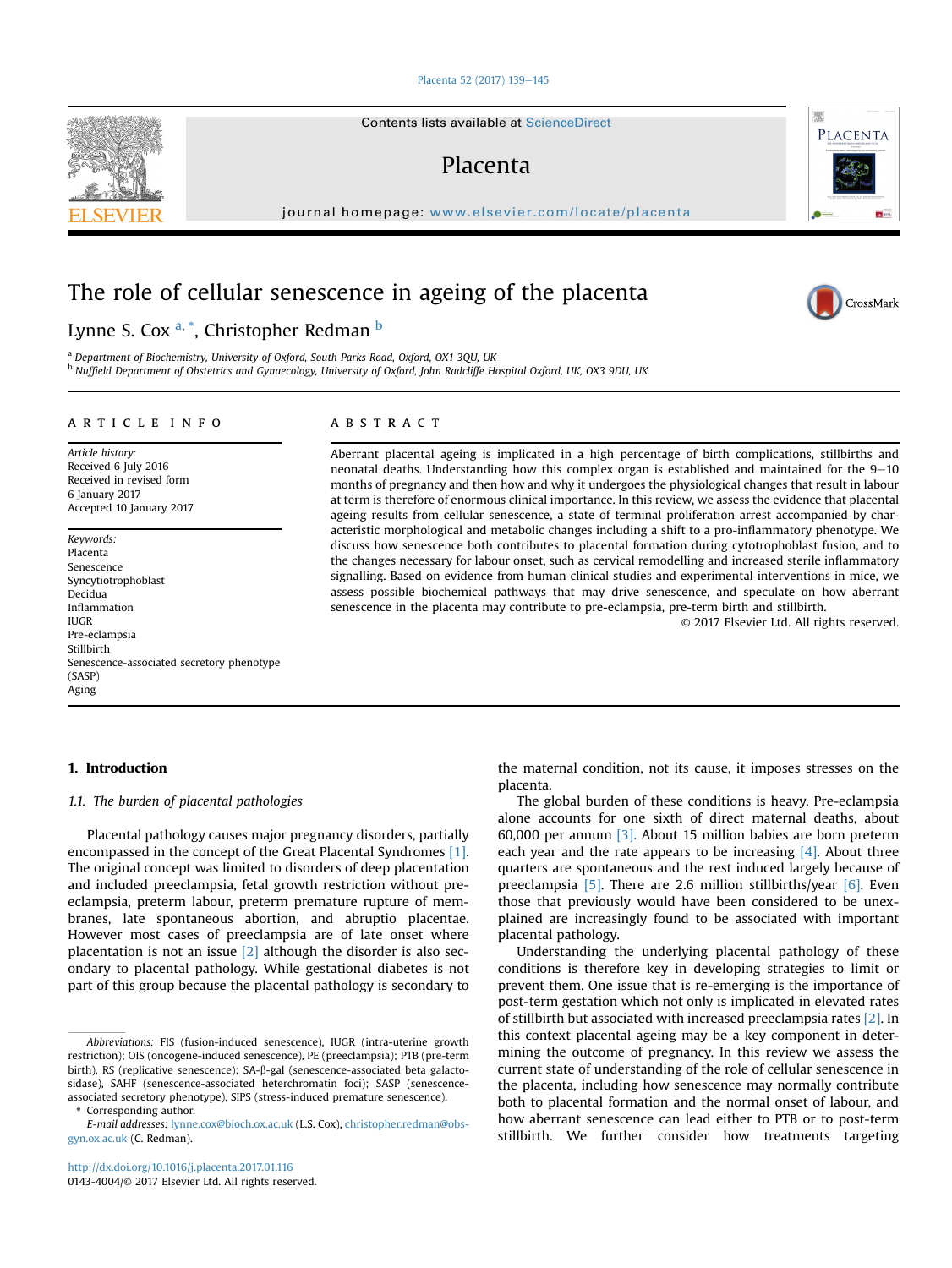senescence within the placenta may lead to novel therapeutic strategies for intrauterine growth restriction and preeclampsia.

## 1.2. Features of cell senescence

Cellular senescence is a state of essentially irreversible cell cycle arrest resulting from high levels of the cyclin kinase inhibitors p21CDKN1 and/or p16INK4/6/CDKN2 as well as tumour suppressors p53 and/or pRb (retinoblastoma tumour suppressor protein) (reviewed in Ref. [\[7\]\)](#page-5-0). Senescent cells are generally larger than proliferating cells of the same lineage, and show a flattened morphology with marked actin stress fibres [\[8\].](#page-5-0) Increased mTORC1 kinase activity in senescent cells promotes protein synthesis through activation of ribosomal biogenesis [\[9\]](#page-5-0) and relief of translational inhibition [\[10\],](#page-5-0) though without the expected downstream response of cellular proliferation normally observed on mTORC activation in the nonsenescent state. Autophagy inhibition by active mTORC signalling [\[11\]](#page-5-0) results in accumulation of cellular debris that can be visualised by light microscopy as granular cytoplasmic inclusions in JunQ bodies close to the nucleus of senescent cells [\[12\];](#page-5-0) lipid droplets are also often seen (Fig. 1). A widely used biomarker of senescence is high lysosomal activity characterised by pH-sensitive senescenceassociated beta galactosidase (SA- $\beta$ -gal, [\[13\]\)](#page-5-0), which identifies senescent cells in vitro and in vivo. Senescent cells can be mono- or multi-nucleate, and often show enlarged nuclei with aberrant distribution of heterochromatin and prominent nucleoli. Lamin B loss is commonly observed  $[14]$ , and chronic DNA damage is thought to persist, since senescent cells stain strongly for  $\gamma$ H2AX, a marker of unrepaired DNA double strand breaks (reviewed in Ref. [\[15\]\)](#page-5-0).

As well as their characteristic morphology, senescent cells markedly change gene expression patterns, with overexpression of anti-apoptotic Bcl-2 leading to resistance to apoptosis [\[16\].](#page-5-0) In parallel, high NFkB activity results in the expression of proinflammatory cytokines and chemokines which contribute to the senescence-associated secretory phenotype, or SASP [\[17\].](#page-5-0) The composition of the SASP varies according to cell lineage [\[18\]](#page-5-0), but generally includes canonical markers IL-6 and TNF-a; secretion of metalloproteases such as MMP3 and MMP9 is also common. Very recent studies in primary oral fibroblasts demonstrated that upregulation of COX2 and PGE2 may trigger SASP production [\[19\].](#page-5-0) The SASP may also be responsible for induction of 'bystander senescence' in surrounding cells [\[20\].](#page-5-0)

## 1.3. Acute senescence is important in development and wound healing

Cellular senescence can arise in response both to physiological and pathological stimuli ([Table 1](#page-2-0)). Developmental senescence has been described as a physiological process important for tissue remodelling in the early embryo; cells staining positive for senescence markers  $p21^{\text{CDKN1}}$  and  $SA-\beta$ -gal can be detected at limb buds and in developing organ structures in mice [\[21,22\]](#page-5-0), and it is thought that the secreted SASP factors recruit NK cells for immunological clearance of senescent cells [\[23\]](#page-5-0) that is necessary for remodelling. In the axolotl, senescence is critical for limb regeneration after amputation [\[24\],](#page-5-0) suggesting a role in acute wound healing. Senescent cells also play an important though complex role in mammalian wound healing, promoting fibrosis in the lung but preventing liver fibrosis (reviewed in Ref. [\[25\]\)](#page-5-0).

In addition to wound healing, senescence is thought to be a potent tumour suppressor mechanism that halts proliferation of cells with acute oncogene activation, and permits immunological removal of these potentially neoplastic cells [\[26\].](#page-5-0) This type of senescence is known as oncogene-induced senescence (OIS). Similarly, high levels of DNA damage, converging on p53, p21 and p16, can lead to cell cycle arrest that then proceeds into senescence (reviewed in Ref. [\[25\]\)](#page-5-0).

#### 1.4. Senescence contributes to ageing

Acute senescence is therefore beneficial to multicellular organisms, either in development, wound healing or in preventing hyperplasia of cells with genomic damage or activated oncogenes. However, replicative exhaustion from telomere shortening [\[27\],](#page-5-0) and/or chronic macromolecular damage, such as persistent DNA lesions, lipid peroxidation, and protein carbonylation that accumulate over long periods of time can result in sustained triggering of the senescence pathway and accumulation of senescent cells with organismal age [\[25\].](#page-5-0) Such accumulation leads to loss of tissue repair capacity accompanied by a damaging state of chronic inflammation that is thought to contribute to frailty and many of the diseases associated with old age, including cardiovascular dis-ease, cancer and dementia [\[23\].](#page-5-0) Indeed, senescent cells can be



Fig. 1. Morphology of senescent cells. (A) Proliferating human skin fibroblasts in culture, with characteristic spindle morphology. (B) Cells from the same population, grown in culture until they have undergone ~90 population doublings and reached replicative senescence. Note the massive increase in cell area, prominent nucleoli, multiple nuclei in some cells, uneven cell margins, and granular inclusions in the juxta-nuclear Q bodies (JunQ) as well as lipid droplets.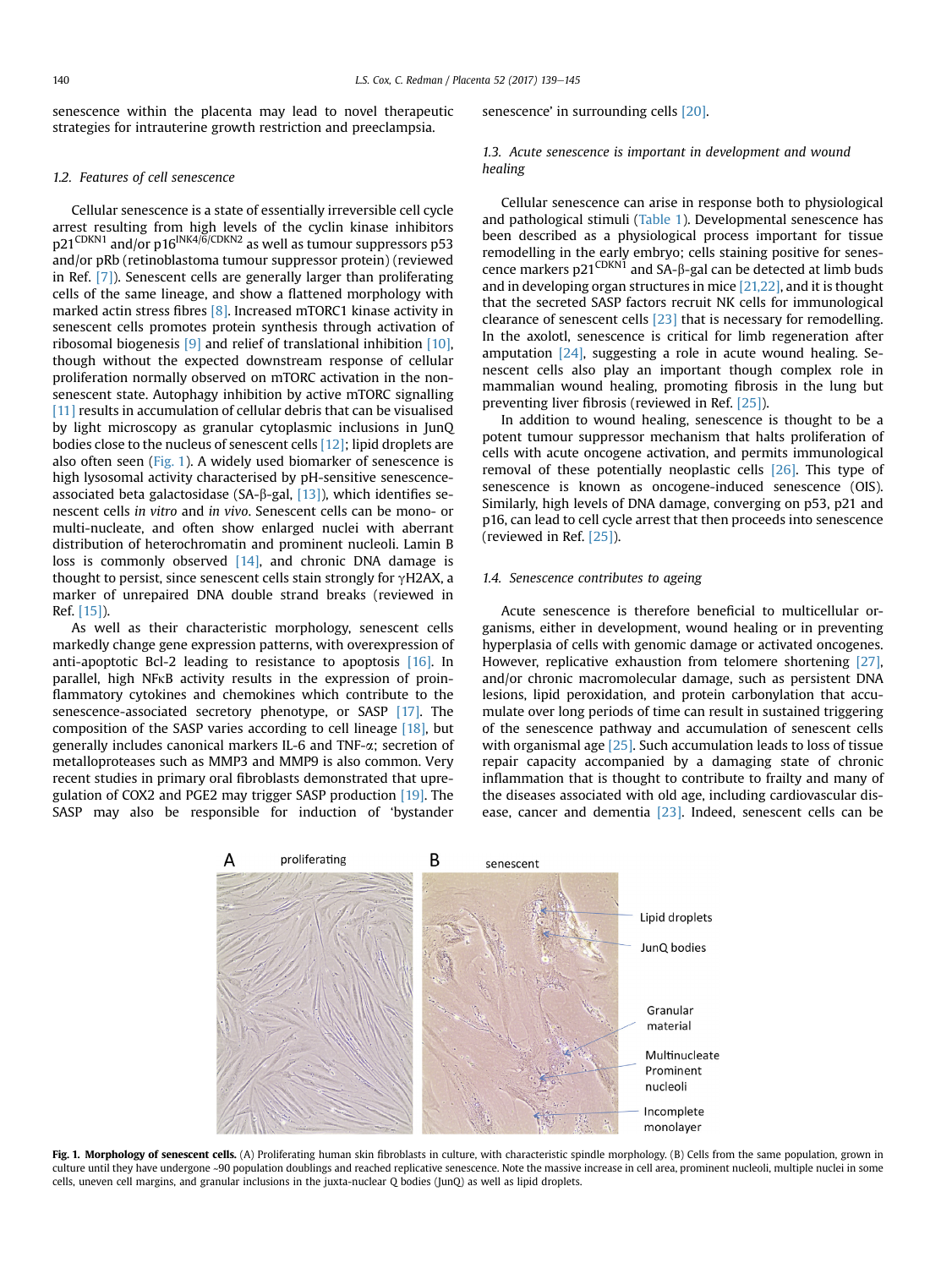<span id="page-2-0"></span>

| <b>Table 1</b>                         |  |
|----------------------------------------|--|
| Causes and consequences of senescence. |  |

|                                        | senescence<br>(DS)     | Developmental Wound healing                                                                             | Oncogene induced<br>senescence (OIS)                        | Stress-induced premature<br>senescence (SIPS)                                   | Replicative senescence (RS)                                                      | Fusion-induced<br>senescence (FIS)                                                                    |
|----------------------------------------|------------------------|---------------------------------------------------------------------------------------------------------|-------------------------------------------------------------|---------------------------------------------------------------------------------|----------------------------------------------------------------------------------|-------------------------------------------------------------------------------------------------------|
| Trigger                                | Development?           | Wounding                                                                                                | Oncogene<br>activation                                      | DNA damage or other cellular Telomere attrition<br>stress (e.g. ROS, ER stress) |                                                                                  | Cell fusion<br>Viral fusogens                                                                         |
| Molecular<br>pathways                  | p21 (CDKN1A) ?         |                                                                                                         | p16INK/ARF; p53                                             | p53; ER stress through eIF2<br>and mTOR pathway                                 | DDR (ATM/R etc) signalling to DDR (ATM/R etc) signalling to<br>p53               |                                                                                                       |
| Timing                                 | Early<br>embryogenesis | Throughout life                                                                                         | Throughout life;<br>accumulation with<br>chronological age  | Throughout life;<br>accumulation with<br>chronological age                      | Throughout life;<br>accumulation with<br>chronological age                       | Physiological:<br>Placental formation<br>(syncytiotrophoblast)<br>Pathological: On viral<br>infection |
| Time frame                             | Acute                  | Acute                                                                                                   | Acute or chronic                                            | Acute or chronic                                                                | Chronic                                                                          | Acute and ongoing                                                                                     |
| Immunological Yes<br>clearance         |                        | Yes                                                                                                     | Possibly                                                    | Possibly                                                                        | No?                                                                              | No                                                                                                    |
| Accumulation<br>of senescent<br>cells? | N <sub>0</sub>         | N <sub>o</sub>                                                                                          | Possibly                                                    | Possibly                                                                        | $Yes - leading to tissue and$<br>organ dysfunction an<br>organismal frailty      | Yes, as a large<br>syncytium                                                                          |
| Impact of<br>inhibiting<br>senescence  | remodelling            | Failure of tissue Fibrosis: failure of wound<br>resolution: failure of limb<br>regeneration in amphibia | Tumorigenesis?                                              | Improved longevity and<br>health outcomes in older<br>animals?                  | Improved longevity and<br>health outcomes in older<br>animals (mTORC inhibition) | Failure of mammalian<br>pregnancy                                                                     |
| Chromatin<br>organisation              |                        |                                                                                                         | Senescence-<br>associated<br>heterochromatic<br>foci (SAHF) |                                                                                 | Diffuse nuclear regions with<br>altered heterochromatin                          | SAHF in syncytial<br>knots                                                                            |
| <b>SASP</b>                            | ✓                      |                                                                                                         | ✓                                                           | ✓                                                                               |                                                                                  |                                                                                                       |
| DNA damage                             | No                     | $\gamma$                                                                                                | Yes                                                         | Yes                                                                             | Yes                                                                              | No, though possibly<br>some DNA damage in<br>syncytial knots                                          |

identified post-mortem at sites of hemodynamic stress, such as arterial junctions (especially in aortic aneurysms [\[28\]\)](#page-5-0). They have recently been implicated in neurodegeneration with age [\[29\],](#page-5-0) including in Alzheimer's and Parkinson's disease [\[30,31\].](#page-5-0) Inhibition of mTORC1 using rapamycin leads to lifespan extension in mice [\[32\],](#page-5-0) and improves cognitive function in both AD and PD mouse models [\[33,34\]](#page-5-0); rapamycin acts at least in part by suppressing the SASP [\[35\]](#page-5-0) suggesting that chronic inflammation may be a key feature in the pathologies resulting from senescent cell accumulation. Recent studies in mice show tissue rejuvenation when senescent cells are removed using genetic techniques or by inducing senescent cell apoptosis  $[36-39]$  $[36-39]$  $[36-39]$ , highlighting the detrimental nature of persistent senescent cells. Hence senescent cells are strongly associated with loss of tissue and organ function with increasing age.

## 2. Formation of the syncytiotrophoblast may induce senescence

Cell fusion, an essential physiological process to establish and expand the syncytio-trophoblast (STB), has recently been recognised to be a further trigger of cell senescence  $([40]$ , see also Table 1). Senescence as a response to fusion may have evolved to halt the proliferation of cells infected with fusogenic viruses (e.g. the measles virus) so it is of note that cytotrophoblast fusion requires a retroviral fusogen hERVWE1 (also known as syncytin 1 in humans and syncytin A in mice), that is now encoded within the mammalian genome. Fusion is necessary to achieve the rapid and extensive 13-fold expansion of this tissue that occurs between 12 weeks and term [\[41\]](#page-6-0) to give the massive single cell syncytium (12  $m<sup>2</sup>$  and at least 10<sup>10</sup> nuclei at term). Microvillous syncytial sprouts break off into maternal blood and constant repair is required  $-$  which is accomplished through further fusion with underlying cytotrophoblasts. Hence fusion continues as an ongoing process throughout pregnancy and is not simply an initiating event in STB formation. Failure of cytotrophoblast cell fusion in mouse embryos, null for syncytin-A, results in IUGR and fetal death in midpregnancy, with deficient vascularisation [\[42\]](#page-6-0), while in humans, syncytin-1 expression is down-regulated in placental syndromes including IUGR and PE [\[43,44\]](#page-6-0). In cases where fusion occurs but is limited, the placenta forms but the STB is small and hypofunctional, resulting in intrauterine growth restriction and pre-term birth. For example, syncytium formation is defective in Down's syndrome [\[45\],](#page-6-0) potentially because excess superoxide dismutase (encoded on chromosome 21) prevents the build up of ROS that would otherwise direct cytotrophoblast differentiation towards fusion and STB formation [\[46\].](#page-6-0)

The STB shows features characteristic of senescent cells including the biomarker  $SA-\beta$ -gal, together with high expression of the cyclin kinases inhibitors  $p16$  and  $p21$ , and  $p53$   $[40]$ . These prevent cell cycle progression and cell division, which could be disastrous for a syncytium of this size and complexity. Within the syncytium, newly recruited nuclei show some residual DNA synthesis; older syncytial nuclei (present in syncytial knots) lack DNA synthesis [\[47\]](#page-6-0) but instead show chromatin rearrangement to form heterochromatic foci reminiscent of SAHFs found in replicative senescence and oncogene-induced senescence (OIS) [\[48\].](#page-6-0) Consistent with its other senescent phenotypes, the STB also secretes immunomodulatory and tissue remodelling factors including matrix metalloproteases [\[49\].](#page-6-0) The key features of the senescent STB are shown schematically in [Fig. 2](#page-3-0). As well as trophoblast senescence on STB formation, it has also been reported that natural killer cells are induced to undergo senescence in response to soluble HA-G secreted by trophoblasts, and that this promotes remodelling of the maternal spiral arteries in early pregnancy [\[50\].](#page-6-0)

Apart from its barrier and transfer functions the STB is also a major source of newly synthesised proteins and lipid. For example, pregnancy maintenance requires production of hCG by the STB [\[51\].](#page-6-0) To achieve a high level of protein synthesis, extensive ribosome biogenesis is required together with enhanced rates of translation,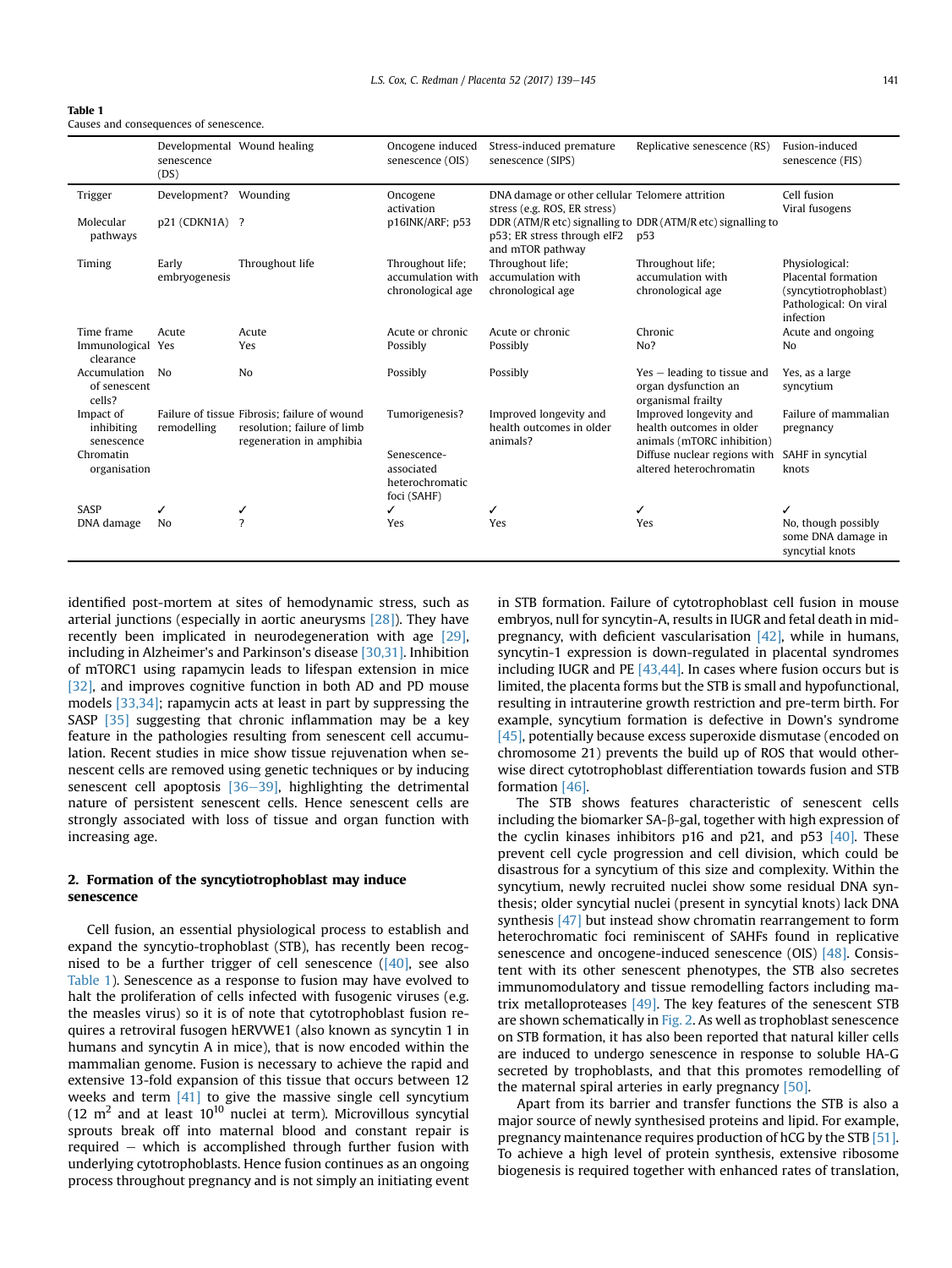<span id="page-3-0"></span>

Fig. 2. Features of senescence in the syncytiotrophoblast. Cartoon image showing fusion of proliferation-competent cytotrophoblasts to form the non-dividing syncytiotrophoblast. Fusion is mediated by the retroviral syncytin-1 protein, resulting in an enormous syncytium with many nuclei; such fusion is thought to drive senescence. Chromatin reorganisation within the nuclei results in formation of heterochromatin foci. The role of the STB is both to act as a barrier and a transfer surface, and to provide proteins such as chorionic gonadotrophin. High levels of protein synthesis may be supported by active mTORC1 signalling, while cell division is blocked by elevated cyclin kinase inhibitors p21 and p16. Telomere length within the STB is somewhat controversial though short STB telomeres are associated with IUGR and PTB. The STB secretes factors that influence surrounding tissues, including matrix metalloproteases. In later stages of gestation, secretion of pro-inflammatory mediators may help to promote labour. These factors make up the SASP (senescence-associated secretory phenotype).

accomplished through elevated mTORC1 signalling. Notably, elevated mTORC signalling without proliferation is also a key feature of other modes of senescence.

Hence STB senescence is a normal physiological phenomenon. As would be expected, it progresses as pregnancy advances, that is with placental ageing. The evidence that this occurs is more complete in animal than in human pregnancies (summarised in Ref.  $[52]$ ). There is increasing evidence that pathology when physiological senescence is accelerated leads to placental and clinical pathology. There are two groups of outcomes. First, if ageing affects the STB, its transfer functions may be compromised leading to fetal growth restriction, with or without pre-eclampsia. Secondly, if ageing affects the chorioamnion it may promote labour, either normally or prematurely.

#### 3. Placental pathology and senescence

Poor placentation predisposes to early-onset pre-eclampsia, which is strongly associated with IUGR, or can cause normotensive IUGR, with similar placental pathology. Both are associated with a burden of underlying placental oxidative and endoplasmic reticulum stress [\[52,53\],](#page-6-0) which are known to accelerate cellular senescence, and may therefore contribute to the clinical features of these major placental syndromes. Increased placental or trophoblast senescence has been demonstrated in preeclampsia or normotensive IUGR, in terms of telomere shortening, aggregation or other measures of telomere dysfunction  $[54-57]$  $[54-57]$  $[54-57]$ . Overall, there is a definite trend of decreasing placental telomere length with IUGR [\[58\],](#page-6-0) suggesting that telomere-attrition dependent senescence in decidual cells may contribute to early onset of labour (see Fig. 3).

The frequency of SAHFs correlates with IUGR [\[56\]](#page-6-0) and increases on exposure to senescence-inducing agents such as ROS [\[59\]](#page-6-0). By analysing the patterns of differential DNA methylation in the placenta it is possible to estimate its chronological age (normal



Fig. 3. Biochemical pathways contributing to senescence in pregnancy. Senescence may be induced prematurely in the placenta by various factors (red box) including ROS and exposure to agents that cause DNA damage; trisomy 21 also alters ROS balance and is associated with short placental telomeres. Premature onset of senescence leads to early production of the SASP (senescence-associated secretory phenotype), which includes activation of the cycloxygenase pathways through COX2 and prostaglandins, as well as secretion of pro-inflammatory cytokines and chemokines such as IL-6 and TNFa.

placentas) or detect accelerated aging. In this way, accelerated ageing has been found in placentas associated with early but not late onset pre-eclampsia [\[60\].](#page-6-0)

Microarray analysis of human placentas of various gestational ages has demonstrated that expression of other markers of senescence, particularly p21, p53, APE1 and IL-6, is increased in placental syndromes including PE and IUGR [\[61\]](#page-6-0), while short telomeres in trophoblasts are associated with placental syndromes such as PE [\[57\].](#page-6-0) Proteomics comparisons show upregulation of senescence factors (e.g. annexins) in PE placentas compared with those from normal pregnancies [\[62,63\]](#page-6-0), again highlighting the link between senescence and placental syndromes.

#### 3.1. Late gestation stillbirth and the ageing placenta

It is possible that ageing of the placenta also plays a role in late gestation stillbirth. After 40 weeks of gestation, the death rate for fetuses rises [\[64\].](#page-6-0) Some deaths may be associated with overt or occult IUGR [\[65\].](#page-6-0) A recent study of unexplained stillbirths reveals placental senescence in terms of significantly shortened telomeres [\[66\]](#page-6-0). It is likely that post-term, fetal demands for oxygen and nutrients outstrip the placenta's ability to supply, and that an inherent build-up of ROS can lead to deterioration of the placenta including marked senescence [\[67\]](#page-6-0).

## 3.2. Senescence of the decidua and amniochorion, in relation to labour

Fetal tissues comprise only a part of the placenta, as the decidua is formed from differentiated maternal stromal fibroblasts that have undergone decidualisation. Such cells are responsible for the secretion of an extracellular matrix rich in fibronectin and laminin, but they also promote enhanced vascular permeability. As pregnancy comes to term, decidual cells show many features of senescence including secretion of SASP factors such as IL-6. As with STB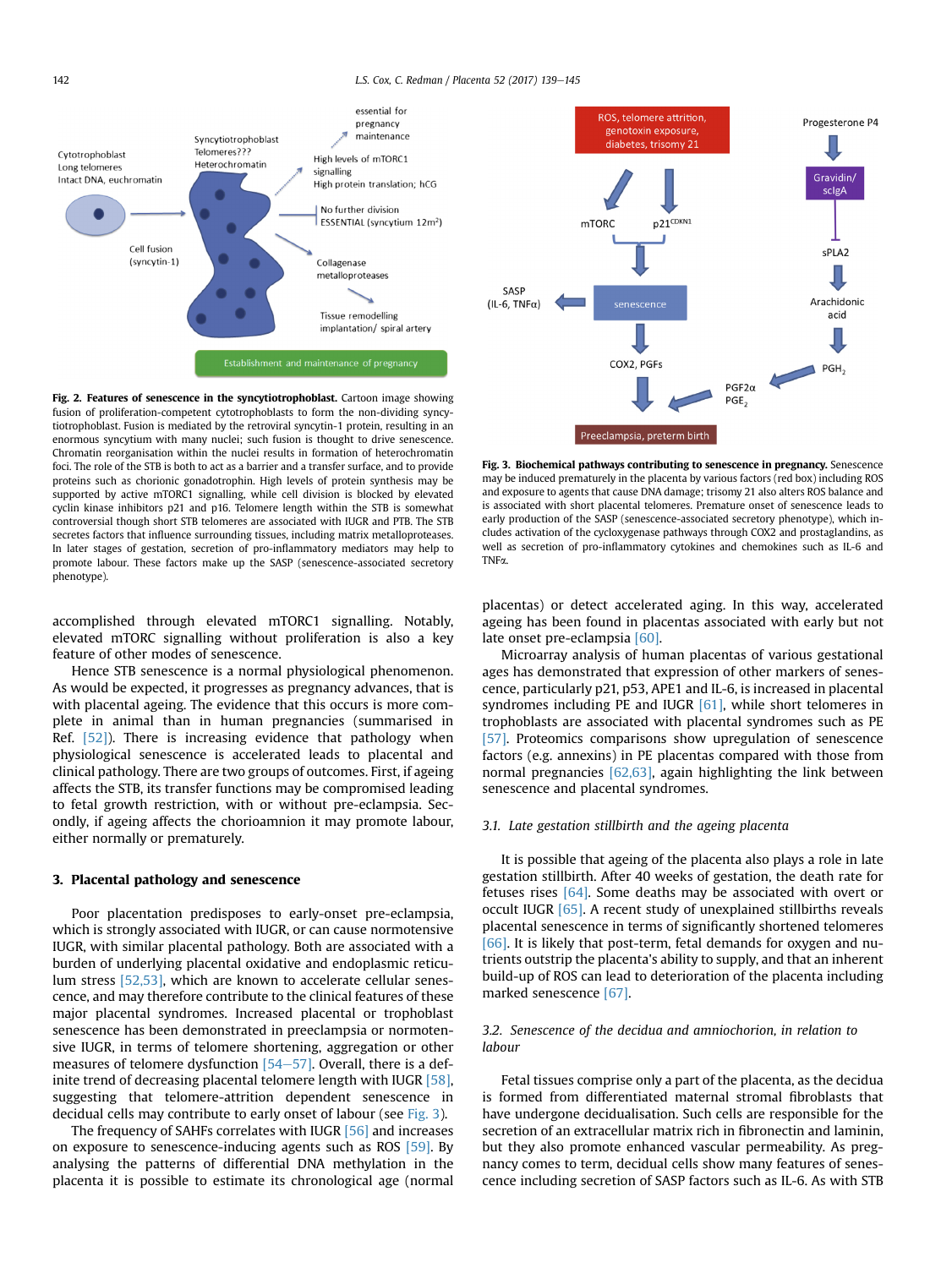senescence, decidual senescence is associated with increased mTORC1 signalling, with preterm birth associating with elevated mTOR in mice and humans [\[68\]](#page-6-0) (see [Fig. 3\)](#page-3-0). Recent analysis of senescence markers in membranes from term labours shows a clear upregulation of factors associated with senescence together with the proinflammatory SASP [\[69,70\]](#page-6-0). A gradual process of decidual senescence may be critical for driving the cellular and tissue changes that contribute to labour onset at term. If ageing of the placenta normally determines pregnancy duration, then the natural corollary is that premature placental ageing will lead to pre-term labour onset, as has recently be reviewed in detail [\[71\].](#page-6-0) It has been argued that increasing release of cell-free placental DNA as part of a senescence-associated stress reaction may trigger preterm labour [\[72\].](#page-6-0) Part of the cell-free placental DNA may include telomere fragments which, with released HMGB1, could act as DAMPs (damageassociated molecular patterns) to promote sterile inflammation contributing to the onset of labour [\[71\].](#page-6-0)

Transgenic mice with uterine p53 deletion show accelerated decidual senescence, with elevated p21, IL-8 and various CXCL cytokines that together contribute to the SASP [\[73\]](#page-6-0). This deletion correlates with preterm birth, which can be rescued by additional deletion of the p21 gene [\[73\]](#page-6-0), strongly supporting the hypothesis that p21-dependent senescence causes PTB.

As telomere attrition is a known driver of replicative and DNAdamage induced senescence, many studies of placental pathology have analysed telomere length. Of particular note are trisomy 21 pregnancies, where short placental telomeres and early decidual senescence correlate with intrauterine growth restriction [\[74\].](#page-6-0) There is as yet no definitive association between telomere length and other specific pathologies, perhaps because damage at only one telomere can trigger senescence while most assays measure global telomere length across cell populations e.g. in clinical biopsies.

#### 3.3. Senescence as a potential inducer of labour

As the pregnancy comes to term, elevated sterile inflammatory signals (the SASP) secreted from both the senescent maternal decidua and fetal membranes are likely to contribute to onset of labour. In particular, elevation of prostaglandins  $PGF<sub>2</sub>$  and  $PGE<sub>2</sub>$ acting through the COX2 pathway are thought to be important in signalling labour onset [\[75\];](#page-6-0) this inflammatory signalling is exac-erbated by infection (e.g. Ref. [\[68\]\)](#page-6-0). Breakdown of collagen networks is required for remodelling of the cervix and extracellular matrix to permit birth, and it is highly likely that the metalloproteases in the SASP contribute to this. Early activation of this sterile inflammation is likely to trigger premature labour, and this has indeed been observed in the clinic where elevated IL-1 $\beta$ , IL-6 and IL-8 levels are associated with early onset labour (reviewed

|  | $\cdot$ | ٦D. |  |  |
|--|---------|-----|--|--|
|--|---------|-----|--|--|

| Positive and negative effects of senescence on pregnancy. |  |
|-----------------------------------------------------------|--|
|-----------------------------------------------------------|--|

in Ref. [\[76\]\)](#page-6-0) as is metalloprotease MMP8 [\[77\]](#page-6-0). As in other types of senescence, the pro-labour SASP depends on NFkB-mediated transcription [\[78\]](#page-6-0). Moreover, a high pro-inflammatory, low antiinflammatory cytokine profile can be demonstrated in preeclampsia [\[79\]](#page-6-0), suggestive of a role for the SASP in the damaging pathologies of PE.

Suppression of the pro-inflammatory SASP by inhibiting mTORC1 or p38MAPK signalling is pharmacologically possible, at least in cell culture [\[35,80,81\].](#page-5-0) Notably, in transgenic mouse models of premature placental senescence, single dose administration of rapamycin can rescue the premature birth phenotype [\[73\].](#page-6-0) In mice with acute LPS-induced inflammation, the humanised antibody tocilizumab, which targets the IL-6 receptor, prevented preterm birth [\[82\];](#page-6-0) however, in humans, the safety data are inconclusive [\[83\].](#page-6-0) The role of inflammation is also equivocal, given that indomethacin has been used for many years for the treatment of preterm labour without clear clinical benefit  $[84]$ . It should also be cautioned that high levels of inflammatory mediators are not simply indicative of placental cell senescence and can arise from other stressors (hypoxia) or liberation of danger signals especially microvesicles or necrotic debris [\[85\]](#page-6-0), or from pathology in other anatomical sites - for instance, activated maternal endothelium. Hence, while it is pharmacologically possible to suppress the SASP of senescent cells in cell culture, we caution that experimental data are still far to scant to justify use of SASP suppressors in human pregnancy.

#### 4. Conclusions

Placental senescence raises several important questions that need to be addressed experimentally. While fusion-induced senescence appears to be required for syncytiotrophoblast formation, it is likely that senescence of both fetal tissues and the maternal decidua play at least a part in determining timing of labour onset (Table 2). In terms of the SASP, some factors may be beneficial and some detrimental to maintaining pregnancy, and it may depend on which cells are producing the SASP. There are marked differences between cell types as to what factors are secreted in the SASP. For example MMPs secreted by the STB in the first trimester may be necessary for trophoblast penetration during the lacunar stage of very early placentation, while those produced by the decidua (and probably the fetal membranes) in late stage pregnancy may contribute to cervical remodelling in preparation for labour. Non-physiological causes of senescence such as ROS resulting from maternal smoking, exposure to environmental pollutants, or general poor perfusion (e.g. from failure to fully remodel spiral arteries) are likely to trigger stress-induced senescence earlier than the normal programme of senescence; it is notable that

|                          | Decidua                                     | Syncytiotrophoblast                               |
|--------------------------|---------------------------------------------|---------------------------------------------------|
| Origin                   | maternal                                    | fetal                                             |
| Senescence caused by     | p53 deletion                                | Cell fusion (requires retroviral syncytin1)       |
|                          | ↑ ROS (PE, smoking, pollution)              | (decreased fusion on hypoxia, PE and T21)         |
|                          | Telomere attrition                          |                                                   |
|                          | Trisomy 21 (T21)?                           |                                                   |
| p21 induction            | p53-independent                             | p53-dependent                                     |
|                          | TGFbeta?                                    |                                                   |
| Impact of senescence     | Detrimental (stress)                        | Beneficial (developmental)                        |
|                          | • Loss of function                          | • Prevents cell division (essential for function) |
|                          | $\bullet$ $\uparrow$ inflammatory cytokines | • Increases protein synthesis (through mTORC1?)   |
|                          | • Pre-term birth                            |                                                   |
| Inhibition of senescence | <b>Beneficial</b>                           | <b>Detrimental</b>                                |
|                          | (rapamycin prevents PTB)                    | (p21 deletion blocks vascular permeability)       |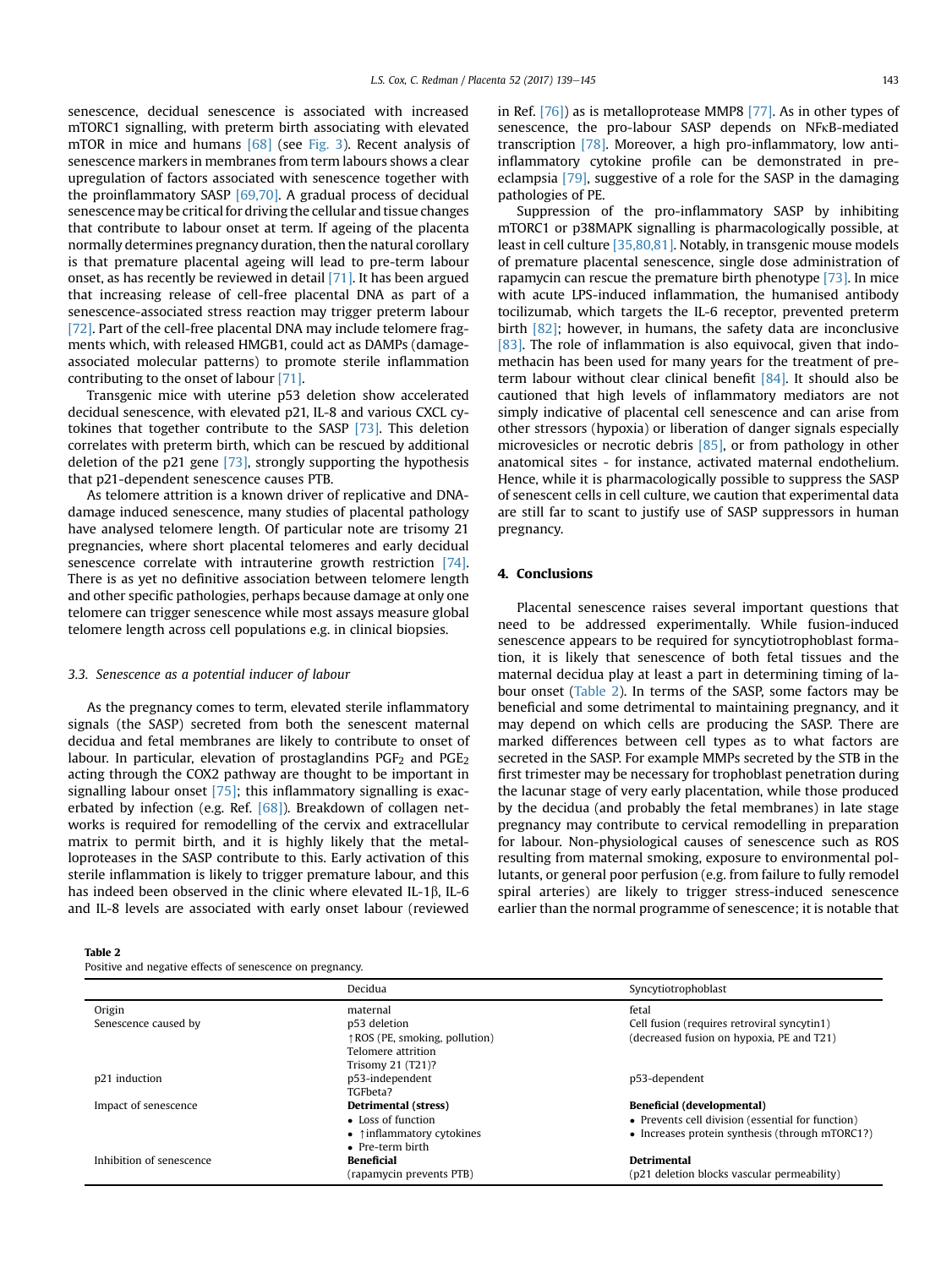<span id="page-5-0"></span>these factors are all linked, and are associated with pre-term birth. However, what determines the rate of accumulation of senescent cells and expression of SASP factors in uncomplicated pregnancies is as yet unknown.

Ageing is one of the highest risk factors known for most adult human diseases, such as cancer, diabetes, and metabolic syndrome [\[86\]](#page-6-0). It would seem that placental ageing is likewise a high risk factor for a variety of conditions that affect the placenta at the end of its short life span. This perception offers opportunities for rethinking preventive strategies and understanding between constitutional and environmental factors that adversely affect pregnancy outcome.

## Author agreement

We certify that both authors have seen and approved the final version of the manuscript being submitted. We warrant that the article is our original work, has not received prior publication and is not under consideration for publication elsewhere.

## Conflict of interest statement

The authors declare no conflict of interest.

#### Acknowledgements

LSC is grateful to the Glenn Foundation for Medical Research for an award for Research in Biological Mechanisms of Aging, and to the BBSRC (grant number [BB/M006727/1]). This review is based on ideas first presented at the 2015 Global Pregnancy Collaboration (CoLab) conference in Oxford, England. The Global Pregnancy Collaboration is part of the Pre-eclampsia-Eclampsia Monitoring, Prevention & Treatment (PRE-EMPT) initiative funded by the University of British Columbia, a grantee of the Bill & Melinda Gates Foundation.

#### References

- [1] [I. Brosens, R. Pijnenborg, L. Vercruysse, R. Romero, The](http://refhub.elsevier.com/S0143-4004(17)30118-2/sref1) "Great Obstetrical Syndromes" [are associated with disorders of deep placentation, Am. J. Obstet.](http://refhub.elsevier.com/S0143-4004(17)30118-2/sref1) [Gynecol. 204 \(3\) \(2011\) 193](http://refhub.elsevier.com/S0143-4004(17)30118-2/sref1)-[201](http://refhub.elsevier.com/S0143-4004(17)30118-2/sref1).
- [2] [C.W. Redman, A.C. Staff, Preeclampsia, biomarkers, syncytiotrophoblast stress,](http://refhub.elsevier.com/S0143-4004(17)30118-2/sref2) [and placental capacity, Am. J. Obstet. Gynecol. 213 \(4 Suppl\) \(2015\). S9 e1, S9-](http://refhub.elsevier.com/S0143-4004(17)30118-2/sref2) [S11.](http://refhub.elsevier.com/S0143-4004(17)30118-2/sref2)
- [3] [L. Say, D. Chou, A. Gemmill, O. Tuncalp, A.B. Moller, J. Daniels,](http://refhub.elsevier.com/S0143-4004(17)30118-2/sref3) [A.M. Gulmezoglu, M. Temmerman, L. Alkema, Global causes of maternal](http://refhub.elsevier.com/S0143-4004(17)30118-2/sref3) [death: a WHO systematic analysis, Lancet Glob. Health 2 \(6\) \(2014\) e323](http://refhub.elsevier.com/S0143-4004(17)30118-2/sref3)-[33](http://refhub.elsevier.com/S0143-4004(17)30118-2/sref3). [4] [M.S. Harrison, R.L. Goldenberg, Global burden of prematurity, Semin. Fetal](http://refhub.elsevier.com/S0143-4004(17)30118-2/sref4)
- [Neonatal Med. 21 \(2\) \(2016\) 74](http://refhub.elsevier.com/S0143-4004(17)30118-2/sref4)-[79](http://refhub.elsevier.com/S0143-4004(17)30118-2/sref4).
- [5] [N. Morisaki, G. Togoobaatar, J.P. Vogel, J.P. Souza, C.J. Rowland Hogue,](http://refhub.elsevier.com/S0143-4004(17)30118-2/sref5) [K. Jayaratne, E. Ota, R. Mori, Risk factors for spontaneous and provider](http://refhub.elsevier.com/S0143-4004(17)30118-2/sref5)[initiated preterm delivery in high and low human development index coun](http://refhub.elsevier.com/S0143-4004(17)30118-2/sref5)[tries: a secondary analysis of the World Health Organization multicountry](http://refhub.elsevier.com/S0143-4004(17)30118-2/sref5) survey on maternal and Newborn health, BJOG 121 (Suppl 1)  $(2014)$  101-[109](http://refhub.elsevier.com/S0143-4004(17)30118-2/sref5).
- [6] [H. Blencowe, S. Cousens, F.B. Jassir, L. Say, D. Chou, C. Mathers, D. Hogan,](http://refhub.elsevier.com/S0143-4004(17)30118-2/sref6) [S. Shiekh, Z.U. Qureshi, D. You, J.E. Lawn, National, regional, and worldwide](http://refhub.elsevier.com/S0143-4004(17)30118-2/sref6) [estimates of stillbirth rates in 2015, with trends from 2000: a systematic](http://refhub.elsevier.com/S0143-4004(17)30118-2/sref6) analysis, Lancet Glob. Health  $4(2)(2016)$  e98-[e108](http://refhub.elsevier.com/S0143-4004(17)30118-2/sref6).
- [7] [J.M. van Deursen, The role of senescent cells in ageing, Nature 509 \(7501\)](http://refhub.elsevier.com/S0143-4004(17)30118-2/sref7)  $(2014)$  439-[446.](http://refhub.elsevier.com/S0143-4004(17)30118-2/sref7)
- [8] [K.A. Cho, S.J. Ryu, Y.S. Oh, J.H. Park, J.W. Lee, H.-P. Kim, K.T. Kim, I.S. Jang,](http://refhub.elsevier.com/S0143-4004(17)30118-2/sref8) [S.C. Park, Morphological adjustment of senescent cells by modulating](http://refhub.elsevier.com/S0143-4004(17)30118-2/sref8) [Caveolin-1 status, J. Biol. Chem. 279 \(40\) \(2004\) 42270](http://refhub.elsevier.com/S0143-4004(17)30118-2/sref8)-[42278.](http://refhub.elsevier.com/S0143-4004(17)30118-2/sref8)
- [9] [K.M. Hannan, Y. Brandenburger, A. Jenkins, K. Sharkey, A. Cavanaugh,](http://refhub.elsevier.com/S0143-4004(17)30118-2/sref9) [L. Rothblum, T. Moss, G. Poortinga, G.A. McArthur, R.B. Pearson, R.D. Hannan,](http://refhub.elsevier.com/S0143-4004(17)30118-2/sref9) [mTOR-dependent regulation of ribosomal gene transcription requires S6K1](http://refhub.elsevier.com/S0143-4004(17)30118-2/sref9) [and is mediated by phosphorylation of the carboxy-terminal activation](http://refhub.elsevier.com/S0143-4004(17)30118-2/sref9) [domain of the nucleolar transcription factor UBF, Mol. Cell Biol. 23 \(23\) \(2003\)](http://refhub.elsevier.com/S0143-4004(17)30118-2/sref9) [8862](http://refhub.elsevier.com/S0143-4004(17)30118-2/sref9)-[8877](http://refhub.elsevier.com/S0143-4004(17)30118-2/sref9).
- [10] [K. Hara, K. Yonezawa, M.T. Kozlowski, T. Sugimoto, K. Andrabi, Q.P. Weng,](http://refhub.elsevier.com/S0143-4004(17)30118-2/sref10) [M. Kasuga, I. Nishimoto, J. Avruch, Regulation of eIF-4E BP1 phosphorylation](http://refhub.elsevier.com/S0143-4004(17)30118-2/sref10) [by mTOR, J. Biol. Chem. 272 \(42\) \(1997\) 26457](http://refhub.elsevier.com/S0143-4004(17)30118-2/sref10)-[26463.](http://refhub.elsevier.com/S0143-4004(17)30118-2/sref10)
- [11] [J. Kim, M. Kundu, B. Viollet, K.L. Guan, AMPK and mTOR regulate autophagy](http://refhub.elsevier.com/S0143-4004(17)30118-2/sref11)

through direct phosphorylation of Ulk1, Nat. Cell Biol. 13 (2) (2011)  $132-141$  $132-141$ .

- [12] [M. Ogrodnik, H. Salmonowicz, R. Brown, J. Turkowska, W. Sredniawa,](http://refhub.elsevier.com/S0143-4004(17)30118-2/sref12) Pattabiraman, T. Amen, A.C. Abraham, N. Eichler, R. Lyakhovetsky, [D. Kaganovich, Dynamic JUNQ inclusion bodies are asymmetrically inherited](http://refhub.elsevier.com/S0143-4004(17)30118-2/sref12) [in mammalian cell lines through the asymmetric partitioning of vimentin,](http://refhub.elsevier.com/S0143-4004(17)30118-2/sref12) [Proc. Natl. Acad. Sci. U. S. A. 111 \(22\) \(2014\) 8049](http://refhub.elsevier.com/S0143-4004(17)30118-2/sref12)-[8054.](http://refhub.elsevier.com/S0143-4004(17)30118-2/sref12)
- [13] [G.P. Dimri, X. Lee, G. Basile, M. Acosta, G. Scott, C. Roskelley, E.E. Medrano,](http://refhub.elsevier.com/S0143-4004(17)30118-2/sref13) [M. Linskens, I. Rubelj, O. Pereira-Smith, et al., A biomarker that identi](http://refhub.elsevier.com/S0143-4004(17)30118-2/sref13)fies [senescent human cells in culture and in aging skin in vivo, Proc. Natl. Acad.](http://refhub.elsevier.com/S0143-4004(17)30118-2/sref13) [Sci. U. S. A. 92 \(20\) \(1995\) 9363](http://refhub.elsevier.com/S0143-4004(17)30118-2/sref13)-[9367.](http://refhub.elsevier.com/S0143-4004(17)30118-2/sref13)
- [14] A. Freund, L. RM, M. Demaria, J. Campisi, Lamin B1 loss is a senescence-<br>[associated biomarker, Mol. Biol. Cell. 23 \(11\) \(2012\) 2066](http://refhub.elsevier.com/S0143-4004(17)30118-2/sref14)–[2075](http://refhub.elsevier.com/S0143-4004(17)30118-2/sref14).
- [15] [J.-H. Chen, C.N. Hales, S.E. Ozanne, DNA damage, cellular senescence and](http://refhub.elsevier.com/S0143-4004(17)30118-2/sref15) [organismal ageing: causal or correlative? Nucleic Acids Res. 35 \(22\) \(2007\)](http://refhub.elsevier.com/S0143-4004(17)30118-2/sref15)  $7417 - 7428$  $7417 - 7428$  $7417 - 7428$ .
- [16] [R. Yosef, N. Pilpel, R. Tokarsky-Amiel, A. Biran, Y. Ovadya, S. Cohen, E. Vadai,](http://refhub.elsevier.com/S0143-4004(17)30118-2/sref16) [L. Dassa, E. Shahar, R. Condiotti, I. Ben-Porath, V. Krizhanovsky, Directed](http://refhub.elsevier.com/S0143-4004(17)30118-2/sref16) [elimination of senescent cells by inhibition of BCL-W and BCL-XL, Nat. Com-](http://refhub.elsevier.com/S0143-4004(17)30118-2/sref16)
- [mun. 7 \(2016\). DOI10.1038/ncomms11190](http://refhub.elsevier.com/S0143-4004(17)30118-2/sref16). [17] [F. Rodier, J.P. Coppe, C.K. Patil, W.A. Hoeijmakers, D.P. Munoz, S.R. Raza,](http://refhub.elsevier.com/S0143-4004(17)30118-2/sref17) [A. Freund, E. Campeau, A.R. Davalos, J. Campisi, Persistent DNA damage sig](http://refhub.elsevier.com/S0143-4004(17)30118-2/sref17)[nalling triggers senescence-associated in](http://refhub.elsevier.com/S0143-4004(17)30118-2/sref17)flammatory cytokine secretion, Nat. [Cell Biol. 11 \(8\) \(2009\) 973](http://refhub.elsevier.com/S0143-4004(17)30118-2/sref17)-[979](http://refhub.elsevier.com/S0143-4004(17)30118-2/sref17).
- [18] [A. Freund, A.V. Orjalo, P.-Y. Desprez, J. Campisi, In](http://refhub.elsevier.com/S0143-4004(17)30118-2/sref18)flammatory networks during [cellular senescence: causes and consequences, Trends Mol. Med. 16 \(5\) \(2010\)](http://refhub.elsevier.com/S0143-4004(17)30118-2/sref18) [238](http://refhub.elsevier.com/S0143-4004(17)30118-2/sref18)-246
- [19] [T.D. Kabir, R.J. Leigh, H. Tasena, M. Mellone, R.D. Coletta, E.K. Parkinson,](http://refhub.elsevier.com/S0143-4004(17)30118-2/sref19) [S.S. Prime, G.J. Thomas, I.C. Paterson, D. Zhou, J. McCall, P.M. Speight,](http://refhub.elsevier.com/S0143-4004(17)30118-2/sref19) [D.W. Lambert, A miR-335/COX-2/PTEN axis regulates the secretory phenotype](http://refhub.elsevier.com/S0143-4004(17)30118-2/sref19) of senescent cancer-associated fi[broblasts, Aging 8 \(8\) \(2016\) 1608](http://refhub.elsevier.com/S0143-4004(17)30118-2/sref19)-[1635](http://refhub.elsevier.com/S0143-4004(17)30118-2/sref19).
- [20] [G. Nelson, J. Wordsworth, C. Wang, D. Jurk, C. Lawless, C. Martin-Ruiz, T. von](http://refhub.elsevier.com/S0143-4004(17)30118-2/sref20) [Zglinicki, A senescent cell bystander effect: senescence-induced senescence,](http://refhub.elsevier.com/S0143-4004(17)30118-2/sref20) [Aging Cell 11 \(2\) \(2012\) 345](http://refhub.elsevier.com/S0143-4004(17)30118-2/sref20)-[349.](http://refhub.elsevier.com/S0143-4004(17)30118-2/sref20)
- [21] [M. Storer, A. Mas, A. Robert-Moreno, M. Pecoraro, M.C. Ortells, V. Di Giacomo,](http://refhub.elsevier.com/S0143-4004(17)30118-2/sref21) [R. Yosef, N. Pilpel, V. Krizhanovsky, J. Sharpe, W.M. Keyes, Senescence is a](http://refhub.elsevier.com/S0143-4004(17)30118-2/sref21) [developmental mechanism that contributes to embryonic growth and](http://refhub.elsevier.com/S0143-4004(17)30118-2/sref21) [patterning, Cell 155 \(5\) \(2013\) 1119](http://refhub.elsevier.com/S0143-4004(17)30118-2/sref21)-[1130](http://refhub.elsevier.com/S0143-4004(17)30118-2/sref21).
- [22] [D. Munoz-Espin, M. Canamero, A. Maraver, G. Gomez-Lopez, J. Contreras,](http://refhub.elsevier.com/S0143-4004(17)30118-2/sref22) [S. Murillo-Cuesta, A. Rodriguez-Baeza, I. Varela-Nieto, J. Ruberte, M. Collado,](http://refhub.elsevier.com/S0143-4004(17)30118-2/sref22) [M. Serrano, Programmed cell senescence during mammalian embryonic](http://refhub.elsevier.com/S0143-4004(17)30118-2/sref22) [development, Cell 155 \(5\) \(2013\) 1104](http://refhub.elsevier.com/S0143-4004(17)30118-2/sref22)-[1118](http://refhub.elsevier.com/S0143-4004(17)30118-2/sref22).
- [23] [A. Sagiv, D.G. Burton, Z. Moshayev, E. Vadai, F. Wensveen, S. Ben-Dor,](http://refhub.elsevier.com/S0143-4004(17)30118-2/sref23) [O. Golani, B. Polic, V. Krizhanovsky, NKG2D ligands mediate immuno](http://refhub.elsevier.com/S0143-4004(17)30118-2/sref23)[surveillance of senescent cells, Aging \(Albany NY\) 8 \(2\) \(2016\) 328](http://refhub.elsevier.com/S0143-4004(17)30118-2/sref23)-[344](http://refhub.elsevier.com/S0143-4004(17)30118-2/sref23).
- [24] M.H. Yun, H. Davaapil, J.P. Brockes, Recurrent turnover of senescent cells during regeneration of a complex structure, Elife 4 (2015), [http://dx.doi.org/](http://dx.doi.org/10.7554/eLife.05505) [10.7554/eLife.05505](http://dx.doi.org/10.7554/eLife.05505).
- [25] [D. Munoz-Espin, M. Serrano, Cellular senescence: from physiology to pa](http://refhub.elsevier.com/S0143-4004(17)30118-2/sref25)[thology, Nat. Rev. Mol. Cell Biol. 15 \(7\) \(2014\) 482](http://refhub.elsevier.com/S0143-4004(17)30118-2/sref25)-[496.](http://refhub.elsevier.com/S0143-4004(17)30118-2/sref25)
- [26] [J. Campisi, Senescent cells, tumor suppression, and organismal aging: good](http://refhub.elsevier.com/S0143-4004(17)30118-2/sref26) [citizens, bad neighbors, Cell 120 \(4\) \(2005\) 513](http://refhub.elsevier.com/S0143-4004(17)30118-2/sref26)-[522.](http://refhub.elsevier.com/S0143-4004(17)30118-2/sref26)
- [27] L. Hayfl[ick, P.S. Moorhead, The serial cultivation of human diploid cell strains,](http://refhub.elsevier.com/S0143-4004(17)30118-2/sref27) [Exp. Cell Res. 25 \(1961\) 585](http://refhub.elsevier.com/S0143-4004(17)30118-2/sref27)-[621.](http://refhub.elsevier.com/S0143-4004(17)30118-2/sref27)
- [28] [S. Liao, J.A. Curci, B.J. Kelley, G.A. Sicard, R.W. Thompson, Accelerated repli](http://refhub.elsevier.com/S0143-4004(17)30118-2/sref28)[cative senescence of medial smooth muscle cells derived from abdominal](http://refhub.elsevier.com/S0143-4004(17)30118-2/sref28) [aortic aneurysms compared to the adjacent inferior mesenteric artery, J. Surg.](http://refhub.elsevier.com/S0143-4004(17)30118-2/sref28) [Res. 92 \(1\) \(2000\) 85](http://refhub.elsevier.com/S0143-4004(17)30118-2/sref28)-[95](http://refhub.elsevier.com/S0143-4004(17)30118-2/sref28).
- [29] [S.J. Chinta, G. Woods, A. Rane, M. Demaria, J. Campisi, J.K. Andersen, Cellular](http://refhub.elsevier.com/S0143-4004(17)30118-2/sref29) senescence and the aging brain, Exp. Gerontol.  $68$  (2015) 3-[7.](http://refhub.elsevier.com/S0143-4004(17)30118-2/sref29)
- [30] [R. Bhat, E.P. Crowe, A. Bitto, M. Moh, C.D. Katsetos, F.U. Garcia, F.B. Johnson,](http://refhub.elsevier.com/S0143-4004(17)30118-2/sref30) [J.Q. Trojanowski, C. Sell, C. Torres, Astrocyte senescence as a component of](http://refhub.elsevier.com/S0143-4004(17)30118-2/sref30) [Alzheimer's disease, PLoS One 7 \(9\) \(2012\) e45069.](http://refhub.elsevier.com/S0143-4004(17)30118-2/sref30)
- [31] [S.J. Chinta, C.A. Lieu, M. Demaria, R.M. Laberge, J. Campisi, J.K. Andersen,](http://refhub.elsevier.com/S0143-4004(17)30118-2/sref31) [Environmental stress, ageing and glial cell senescence: a novel mechanistic](http://refhub.elsevier.com/S0143-4004(17)30118-2/sref31) [link to Parkinson's disease? J. Intern Med. 273 \(5\) \(2013\) 429](http://refhub.elsevier.com/S0143-4004(17)30118-2/sref31)-[436.](http://refhub.elsevier.com/S0143-4004(17)30118-2/sref31)
- [32] [D.E. Harrison, R. Strong, Z.D. Sharp, J.F. Nelson, C.M. Astle, K. Flurkey,](http://refhub.elsevier.com/S0143-4004(17)30118-2/sref32) [N.L. Nadon, J.E. Wilkinson, K. Frenkel, C.S. Carter, M. Pahor, M.A. Javors,](http://refhub.elsevier.com/S0143-4004(17)30118-2/sref32) [E. Fernandez, R.A. Miller, Rapamycin fed late in life extends lifespan in](http://refhub.elsevier.com/S0143-4004(17)30118-2/sref32) [genetically heterogeneous mice, Nature 460 \(7253\) \(2009\) 392](http://refhub.elsevier.com/S0143-4004(17)30118-2/sref32)-[395](http://refhub.elsevier.com/S0143-4004(17)30118-2/sref32).
- [33] [P. Spilman, N. Podlutskaya, M.J. Hart, J. Debnath, O. Gorostiza, D. Bredesen,](http://refhub.elsevier.com/S0143-4004(17)30118-2/sref33) [A. Richardson, R. Strong, V. Galvan, Inhibition of mTOR by rapamycin abol](http://refhub.elsevier.com/S0143-4004(17)30118-2/sref33)ishes cognitive defi[cits and reduces amyloid-beta levels in a mouse model of](http://refhub.elsevier.com/S0143-4004(17)30118-2/sref33) [Alzheimer's disease, PLoS One 5 \(4\) \(2010\) e9979.](http://refhub.elsevier.com/S0143-4004(17)30118-2/sref33)
- [34] [C. Malagelada, Z.H. Jin, V. Jackson-Lewis, S. Przedborski, L.A. Greene, Rapa](http://refhub.elsevier.com/S0143-4004(17)30118-2/sref34)[mycin protects against neuron death in in vitro and in vivo models of Par](http://refhub.elsevier.com/S0143-4004(17)30118-2/sref34)[kinson's disease, J. Neurosci. 30 \(3\) \(2010\) 1166](http://refhub.elsevier.com/S0143-4004(17)30118-2/sref34)-[1175.](http://refhub.elsevier.com/S0143-4004(17)30118-2/sref34)
- [35] [R.M. Laberge, Y. Sun, A.V. Orjalo, C.K. Patil, A. Freund, L. Zhou, S.C. Curran,](http://refhub.elsevier.com/S0143-4004(17)30118-2/sref35) [A.R. Davalos, K.A. Wilson-Edell, S. Liu, C. Limbad, M. Demaria, P. Li,](http://refhub.elsevier.com/S0143-4004(17)30118-2/sref35) [G.B. Hubbard, Y. Ikeno, M. Javors, P.Y. Desprez, C.C. Benz, P. Kapahi,](http://refhub.elsevier.com/S0143-4004(17)30118-2/sref35) [P.S. Nelson, J. Campisi, MTOR regulates the pro-tumorigenic senescence](http://refhub.elsevier.com/S0143-4004(17)30118-2/sref35)[associated secretory phenotype by promoting IL1A translation, Nat. Cell Biol.](http://refhub.elsevier.com/S0143-4004(17)30118-2/sref35)  $17 (8) (2015) 1049 - 1061.$  $17 (8) (2015) 1049 - 1061.$  $17 (8) (2015) 1049 - 1061.$  $17 (8) (2015) 1049 - 1061.$
- [36] [D.J. Baker, B.G. Childs, M. Durik, M.E. Wijers, C.J. Sieben, J. Zhong, R.A. Saltness,](http://refhub.elsevier.com/S0143-4004(17)30118-2/sref36) [K.B. Jeganathan, G.C. Verzosa, A. Pezeshki, K. Khazaie, J.D. Miller, J.M. van](http://refhub.elsevier.com/S0143-4004(17)30118-2/sref36) [Deursen, Naturally occurring p16\(Ink4a\)-positive cells shorten healthy](http://refhub.elsevier.com/S0143-4004(17)30118-2/sref36)